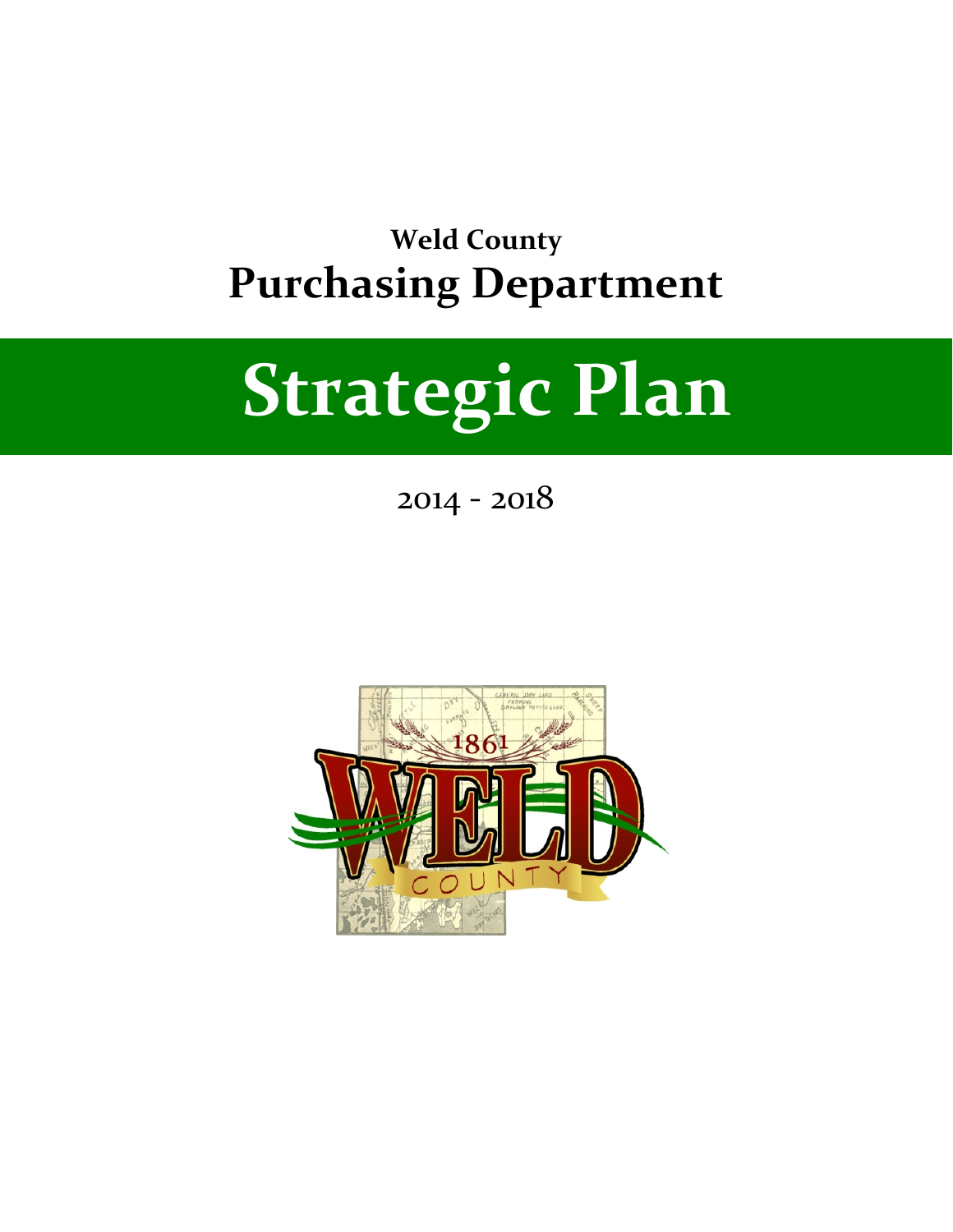## **MISSION:**

To procure quality goods and services through a system of purchasing that is consistent, fair, expeditious, and equitable for vendors and user Departments, enabling them to maximize value while minimizing the expenditure of public funds.

# **GOALS:**

- Be a customer focused organization. We want to exceed expectations.
- To encourage risk-taking and innovation.
- Procurement of quality products and services at the best value to tax payers.
- Understand the County's needs.
- Provide leadership, planning, and guidance in our areas of expertise.
- Complying with state, federal, and local regulations.
- To identify problems and solve them.
- To respect and value people.
- To delegate decision-making appropriately.
- To embrace open communication and information sharing.

## **VALUES:**

- We show respect for employees, customers, and others.
- We are honest in interactions with others and in business dealings.
- We are fair towards others and in business decisions.
- We recognize humor and use it as a healthy element in the workplace.
- We encourage and practice open and direct interaction.
- We strive for excellence in performance and work output.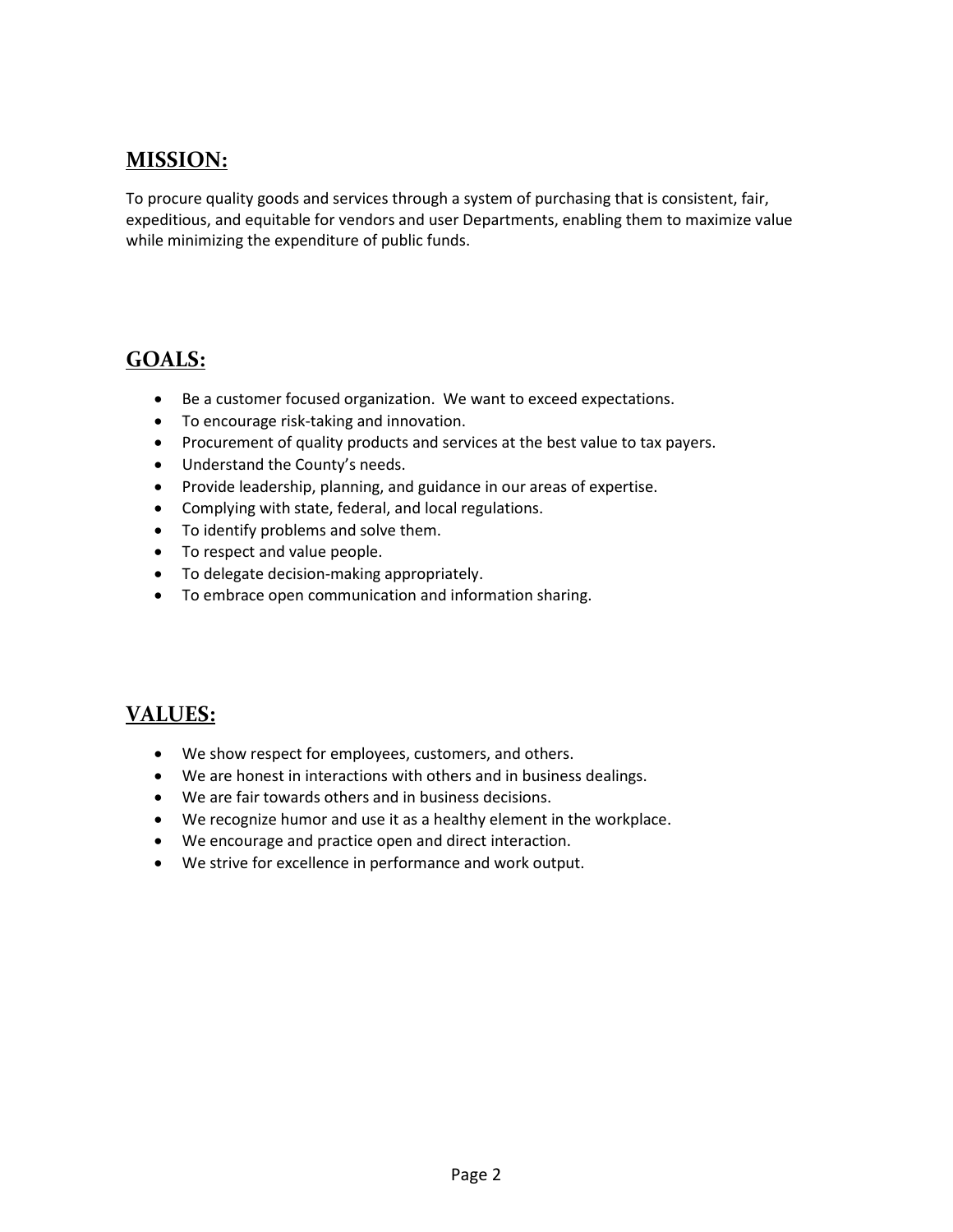#### **OBJECTIVES:**

1. To efficiently provide quality service and support for user Departments and our vendors so that the best interests of Weld County are served.

Strategies to meet objective:

- Develop better relationships with peer agencies to share best practices and improved methods of conducting business.
- Evaluate, join, and/or participate in cooperative purchasing groups (ex. MAPO).
- 2. To work in partnership with our user Departments, to ensure continued responsiveness to their immediate and long term needs.

Strategies to meet objective:

- Meet with new staff in user Departments in order to better understand their needs and to provide guidance on the County purchasing processes.
- We will respond quickly and efficiently to requests for information or procurement.
- We will work with our user Departments to ensure that they are properly trained concerning the County's procurement processes.
- 3. To continuously evaluate and improve the quality of service we provide.

Strategies to meet objective:

- We will continually communicate and follow-up with our user Departments to ensure they received their requested product and to solicit feedback upon the process.
- 4. To earn the respect, trust, and cooperation of the customers we serve.

Strategies to meet objective:

- We will consistently follow the Weld County Code and statutory requirements to ensure a fair and impartial procurement process.
- Keep open and routine communication with our vendors and attempt to quickly and fairly resolve any issue that may arise.
- 5. To select, develop, and retain the people we need in order to be successful.

Strategies to meet objective:

- We will continue to keep staff trained concerning our procurement procedures.
- Staff will attend applicable training related to procurement, as they are available.
- 6. To take a leadership role in developing and implementing long-range plans.

Strategies to meet objective:

• We will continually evaluate our processes and procedures and make changes that best serve our user departments, our vendors, and the residents of Weld County.